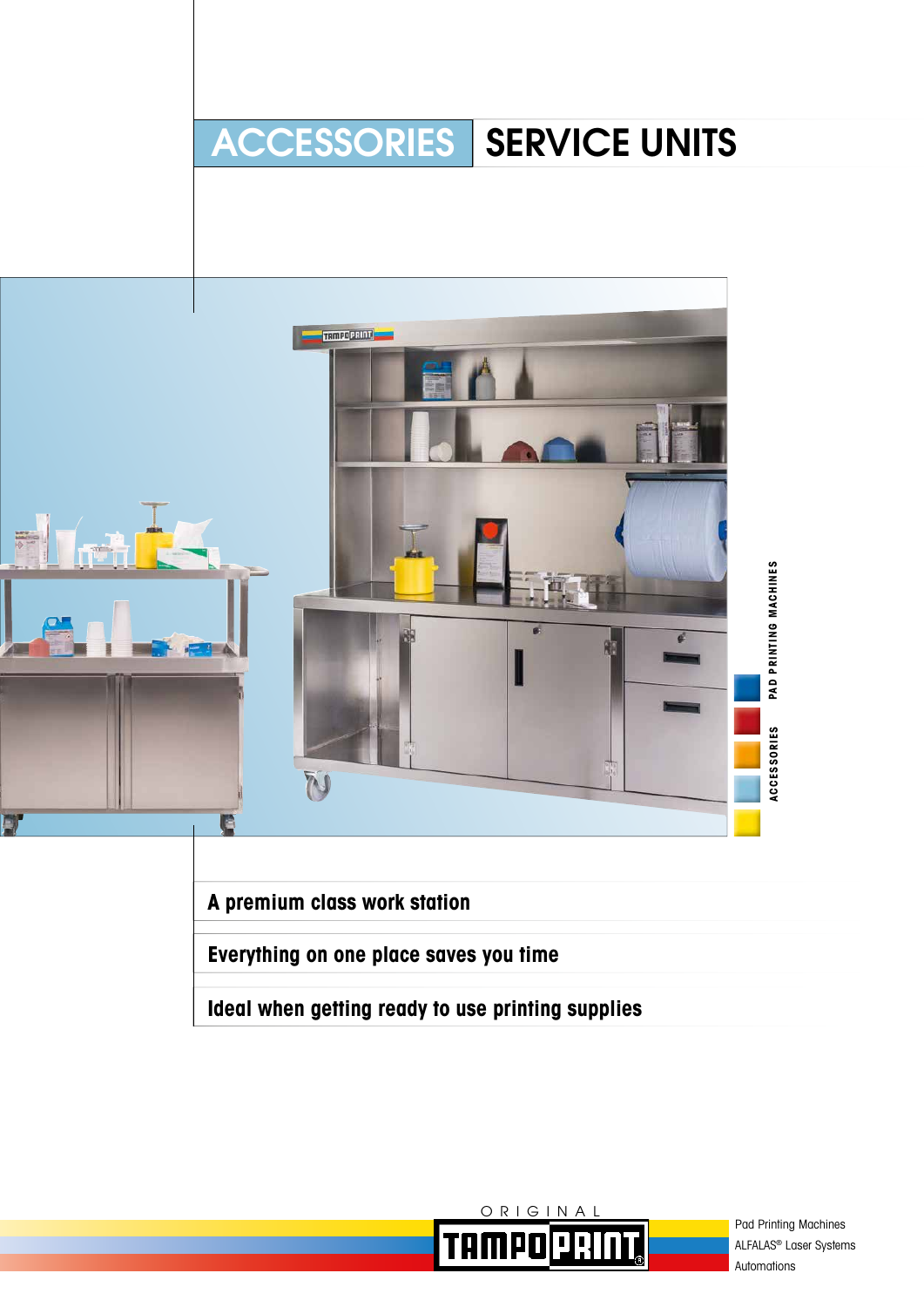## **SERVICE CART**

The SERVICE CART is handy, flexible and inexpensive. Made of durable chrome nickel steel, it is ideal for the operator at the pad printing machine.

Equipped with two hinged wing doors and a shelf, it is perfect for the storage of accessories and consumables for pad printing. An attachment board for the storage of the work tools makes every day work easy. Castors that lock allows you to move and position the cart around work station.

#### **Highlights**

- **Robust stainless steel housing**
- **Nork cabinet with hinged wing doors**
- Castors that lock
- **Bow-type handles**
- Low space requirement

#### **Advantages**

Flexible and practical work station

- Durable
- **Maintains work order**



#### **Technical Data**

| <b>SERVICE CART</b>          |            |              |
|------------------------------|------------|--------------|
| Part No.                     |            | 14 23 15     |
| Material                     |            | V4A (1.4301) |
| Width                        | mm         | 1,195        |
| Height                       | mm         | 1,094        |
| Depth                        | mm         | 650          |
| Weight (when fully equipped) | approx. kg | 72           |

#### **Practical accessories for the application technician**

| Dosing container        | Part No. | 14 10 22 |
|-------------------------|----------|----------|
| Safety dosing container | Part No. | 14 10 51 |
| Protective hand creme   | Part No. | 14 11 13 |
| Safety glasses          | Part No. | 44 00 07 |
| Spray bottle            | Part No. | 14 10 16 |
| Spatula                 | Part No. | 14 21 71 |
| <b>Brush</b>            | Part No. | 14 11 07 |
| Stirring spatula        | Part No. | 14 21 73 |



**Hinged wing doors with recessed handles Protective drain edges Service Cart**





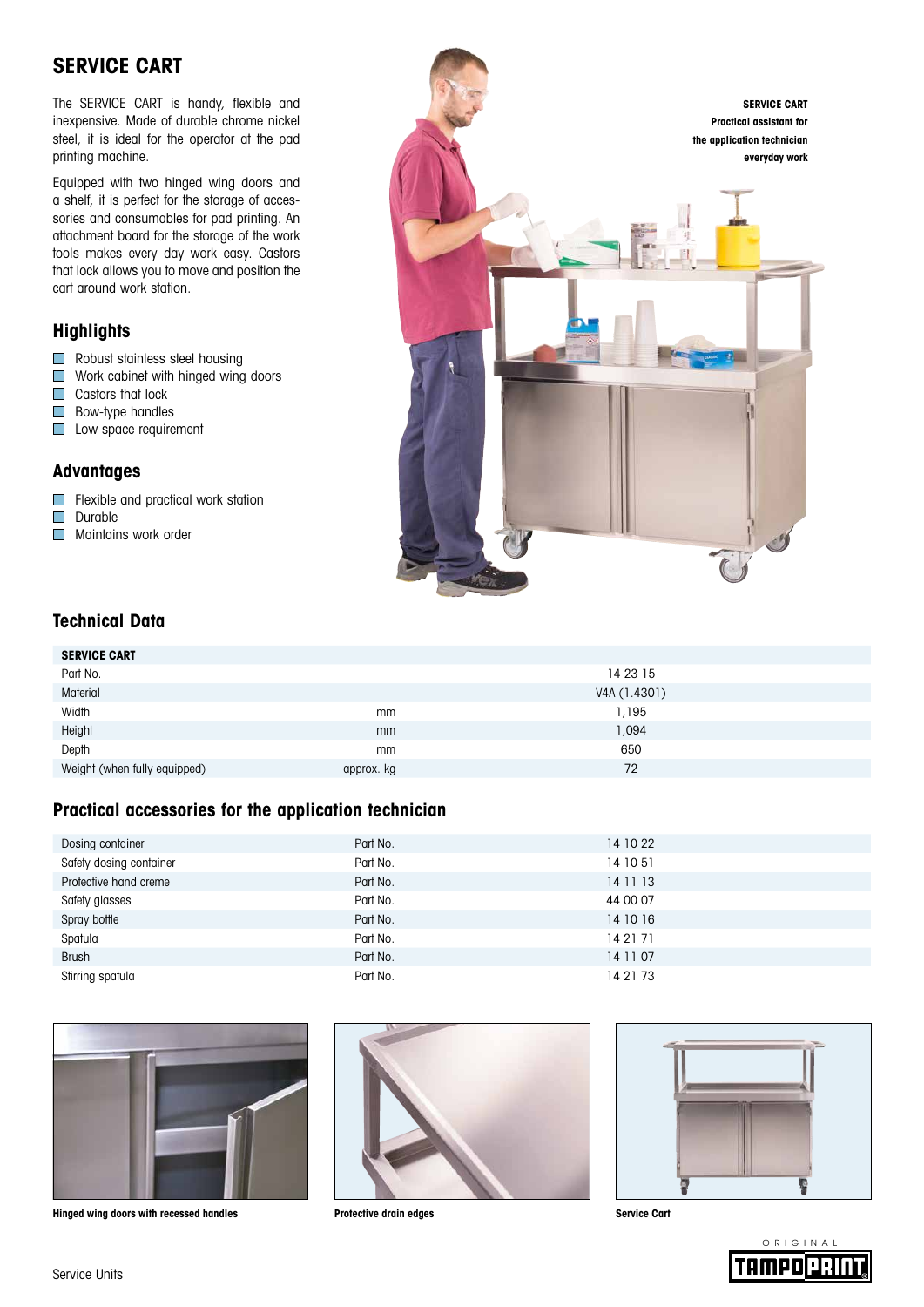## **MODULAR SERVICE-CENTER**

The MODULAR SERVICE CENTER is designed as a mobile work station and therefore the perfect work station equipment for every pad printer. It is made of durable chrome nickel steel and also equipped with practical details. It consists of a mobile base cart, which is also available separately, and an attachment module with integrated lighting.

#### **Highlights**

- **Mobile with locking rollers**
- $\Box$  Table top with drain channel on the front
- Drawer and lockable double door
- Removable disposal unit
- **Bow-type handle**
- $\Box$  Roller holder with tear-off function
- Suction pieces on the back of the housing for attachment of a suction and filter unit

#### **Advantages**

- Flexible and practical work station
- Durable
- **Maintains work order**



### **Technical Data**

| <b>MODULAR SERVICE-CENTER</b>                                            |            | Mobile base cart         | <b>Attachment module</b>                                         |
|--------------------------------------------------------------------------|------------|--------------------------|------------------------------------------------------------------|
| Part No.                                                                 |            | 14 23 01                 | 14 23 04                                                         |
| <b>Material</b>                                                          |            | V2A (1.4016)             | V2A (1.4016)                                                     |
| Width                                                                    | mm         | 2,090                    | 1,950                                                            |
| Height                                                                   | mm         | 858                      | 1,092                                                            |
| Depth                                                                    | mm         | 600                      | 300                                                              |
| Weight                                                                   | approx. kg | 139                      | 123                                                              |
| Supply unit                                                              |            |                          | 2x plug-in sockets 230 V / 50 Hz, connection cable<br>length 5 m |
| Lighting                                                                 |            |                          | anti-glare and flicker free, 100 Hz                              |
| Shelf                                                                    | quantity   | 2                        | 2                                                                |
| <b>Options</b>                                                           |            |                          |                                                                  |
| Suction and filter system with explosion protection                      | Part No.   | $\overline{\phantom{0}}$ | 14 23 20                                                         |
| Spare parts and accessories                                              |            |                          |                                                                  |
| Fluorescent tube Dulux, 36 W, universal white<br>50-60 Hz, length 400 mm | Part No.   |                          | 23 38 89                                                         |
| Cleaning cloths (750 pieces/roll)                                        | Part No.   | $\qquad \qquad -$        | 23 86 85                                                         |
|                                                                          |            |                          |                                                                  |







**Mobile base cart Disposal unit including waste container**



**Drawer and lockable double door, table top with drain channel**